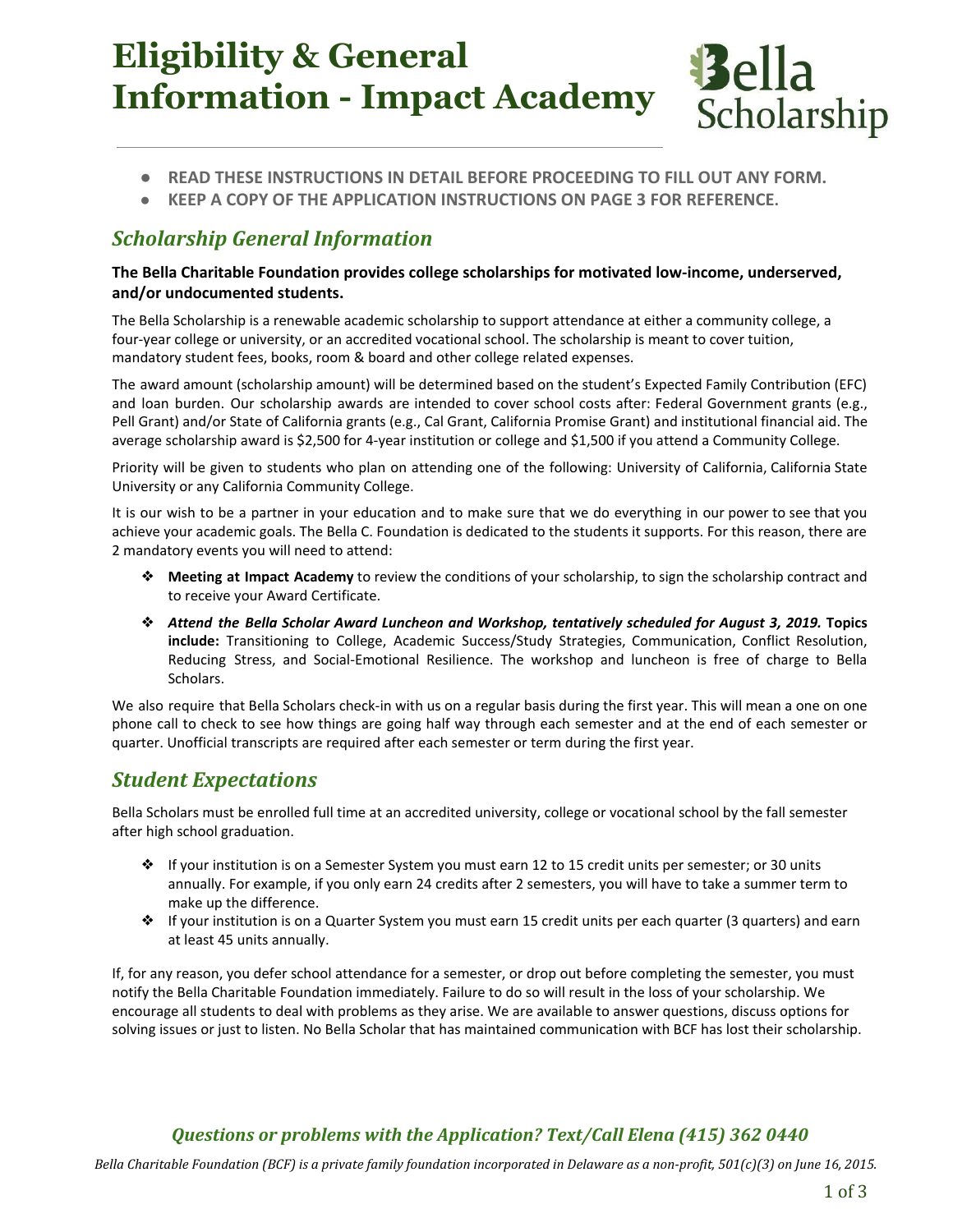### **Scholarship General Information**



#### *Academic Standing*

Bella Scholars are expected to maintain a minimum GPA of 2.0 or higher. If your GPA falls below this minimum, you may lose your scholarship until your GPA meets the minimum 2.0. It is our opinion that meeting with your school counselor twice yearly, in order to review your academic goals is very important to student success. Learning campus resources and using those resources is also vital to academic success.

If a drop in GPA is due to hardship, e.g., poor health or extenuating circumstances, we will review individual circumstances to determine future scholarship eligibility.

#### *Extension Request*

We understand that extenuating circumstances or hardships sometimes arise and may require extending the scholarship beyond 4 years. Bella Scholars who have received awards all four years and are in good academic standing, but are not ready to graduate, can apply for an extension.

#### *Contact Information*

Any changes to your contact information must be provided as soon as possible to the BCF at [anita@bellacf.org.](mailto:anita@bellacf.org) This includes: phone number, address, or intention to transfer schools. Failure to update your contact information may result in late payments to your college or university. Your student I.D. number provided by your college is required in order for scholarship checks to be mailed.

If you have any questions or issues with the application feel free to email us at [director@bellacf.org](mailto:director@bellacf.org) or **call/text Elena Castanon at (415) 362 0440.**

## **ELIGIBILITY QUICK FACTS**

#### *STUDENTS MUST:*

- 1. **Attend Impact Academy High School** (Hayward, CA) and apply in their senior year. Submission deadline is April 15, 2019.
- 2. **Plan** on attending either a 4-year college/university, a community college, or an accredited trade school full time beginning on or before the Fall of 2019. Priority will be given to students who plan on attending one of the following: University of California, California State University or any California Community College.
- 3. **GPA (Unweighted) = or > 2.5**
- 4. **Complete the FAFSA** (Free Application Federal Student Aid) or the California Dream Act Application (CADAA).
- 5. **Attend the following events:** (**NO EXCEPTION)**
	- a. **General Meeting at Impact Academy** in order to review the conditions of your scholarship, to sign the scholarship contract and to receive your Award Certificate.
	- b. **Attend the Bella Scholar Award Luncheon and Workshop,** tentatively scheduled for August 3, 2019. Topics include: Transitioning to College, Academic Success/Study Strategies, Communication, Conflict Resolution, Reducing Stress, and Social-Emotional Resilience. The workshop and luncheon is free of charge to Bella Scholars.

### *NO APPLICATIONS ACCEPTED AFTER APRIL 15, 2019*

*Bella Charitable Foundation (BCF) is a private family foundation incorporated in Delaware as a non-profit, 501(c)(3) on June 16, 2015.*